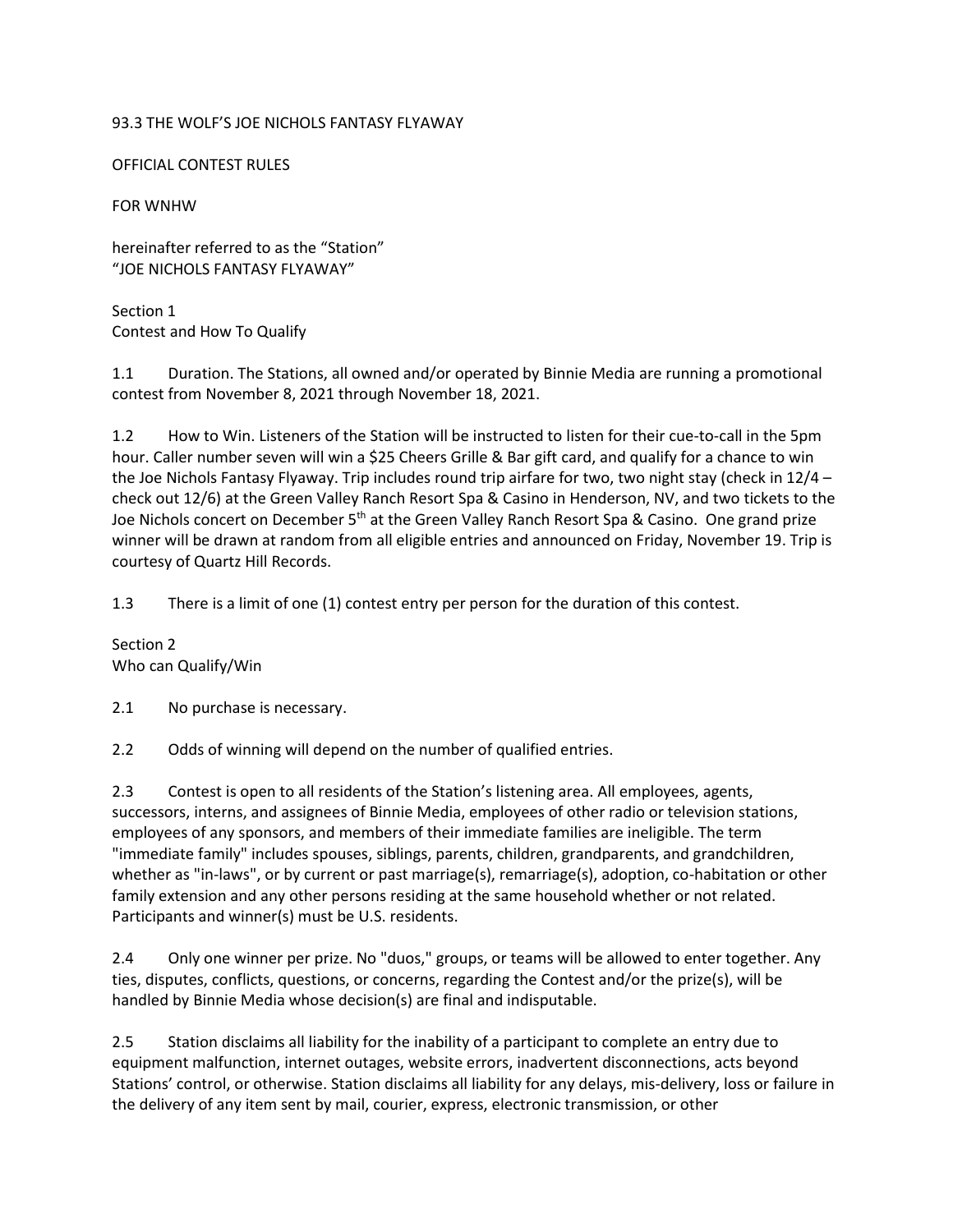delivery method. Station is not responsible for mechanical, technical, electronic, communications, telephone, computer, hardware or software malfunctions or failures of any kind, including: failed, incomplete, garbled or delayed transmission of online entries, traffic congestion on telephone lines, the Internet or at any website or lost or unavailable network connections which may limit an online entrant's ability to participate in the contest, and any injury or damage to entrant's or any other person's computer related to or resulting from participating in or downloading any information necessary to participate in this contest. Binnie Media stations are not responsible for internet outages, broken telephone connections, busy signals, mis-dials or lost phone call.

#### Section 3

# Acceptance and Delivery of Prize

3.1 All prizes must be accepted as awarded. All prize(s) are non-transferable. Inability to accept or deliver prize(s) will result in forfeiture. Binnie Media retains the right to substitute prize(s) with other prize(s) of equal or greater value in the event the original prize(s) offered is not available for reasons beyond the reasonable control of Binnie Media. Any valuation of the prize(s) awarded is based on available information provided to Stations, and the value of any prize (as determine by Station in its sole discretion) awarded to a winner may be reported for tax purposes as required by law.

3.2 If there is a qualifying prize, it is anticipated that qualifiers should have possession of their qualifying prize within 60 days of winning, however, Binnie Media makes no guarantee of qualifying prizes, or to its actual delivery date.

3.3 All Contest(s)/Prize(s) subject to Federal, State, and local regulations and laws and are void where restricted or prohibited by law.

3.4 If prize(s) includes travel, lodging, entertainment, special event, or an automobile, the winner(s) is responsible for all taxes, expenses, and gratuities not expressly included in and as part of the prize(s). Winner is responsible for travel to and from the airport(s). Winners agree to all blackout periods, space availability requirements, etc., as stated by the Station and Contest prize partner(s), which shall include hotels, airlines, train travel, ship/boat travel, etc. Winner(s) agree that acceptance of any trip as a prize(s) from Station does so entirely upon their own initiative, risk, and responsibility.

3.5 Winner(s) must use their true, legal, name when playing contests or claiming prize(s) and may not win any contest under an assumed name. Winner(s) will be disqualified and prize(s) forfeited if they are found playing under an assumed name or alias.

# Section 4 Conditions of Winning

4.1 Any person winning over \$600 in prizes from Station will receive an IRS form 1099 at the end of the calendar year and a copy of such form will be filed with the IRS.

4.2 Each winner is solely responsible for reporting and paying any and all applicable Federal, Sate, Local and other taxes. Each winner must provide Station with valid identification and a valid taxpayer identification number or social security number before any prize will be awarded. Failure to timely provide such information and/or any other reasonably required documentation, including, without limitation, a release and affidavit of eligibility, may result in delay in receiving prizes or the forfeiture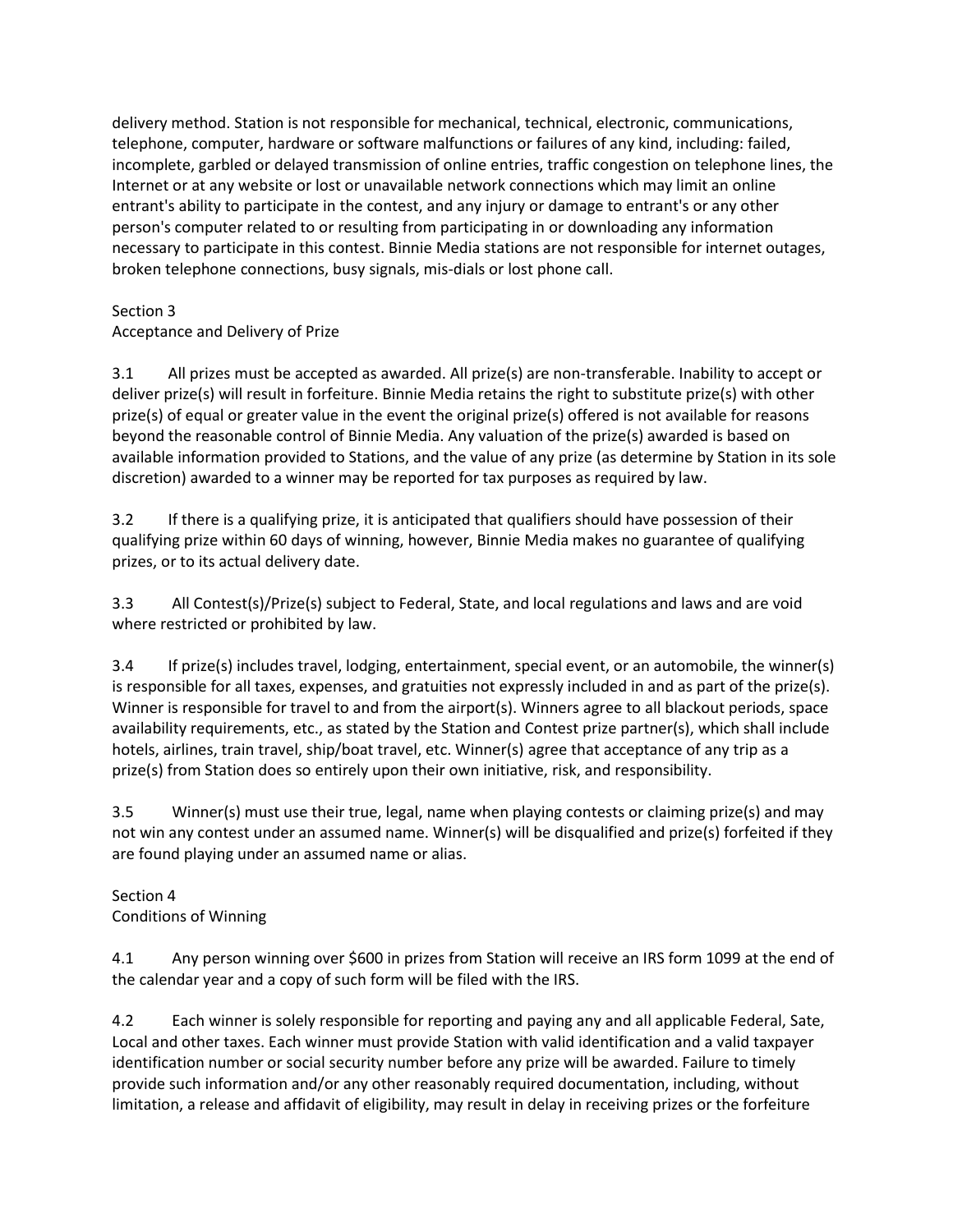thereof. Prizes are not transferable or redeemable for cash.

4.3 By participating, all participants and winner(s) grant Binnie Media the permission to use their names, characters, photographs, voices, and likeness in connection with the promotion (via print, broadcast or other forms of media) of this and other contests and waive any claims to royalty, right, compensation or remuneration for such use. By calling the contest lines, voices and names may be recorded and used for promotional or broadcast purposes.

4.4 Each winner must provide Station with valid identification and a valid taxpayer identification number or social security number before any prize will be awarded. Failure to timely provide such information and/or any other reasonably required documentation, including, without limitation, a release and affidavit of eligibility, may result in delay in receiving prizes or the forfeiture thereof.

Section 5 Release

Contest winners, on their own behalf and on behalf of their heirs, successors, representatives and/or assigns, hereby fully and forever remises, releases and discharges Binnie Media and each and all of its subsidiary and affiliated corporations, companies and divisions, its predecessors, successors and assigns, and its respective directors, stockholders, officers, employees and agents, of and from any and all claims, demands, agreements, contracts, covenants, actions, suits, causes of action, obligations, controversies, debts, costs, expenses, accounts, damages, judgments, losses and liabilities, of whatsoever kind or nature, in law, equity or otherwise, whether known or unknown, whether or not concealed or hidden, which against it or any of it, they have had, may have had or now have, or which any of their heirs, representatives and assigns hereafter can, shall or may have for or by reason of any matter, cause or thing whatsoever, including but not in any respect limiting the generality of the foregoing, any and all claims which or might have asserted relating to this contest.

Section 6 Indemnity

All participants and winners indemnify and hold forever harmless Station, and Binnie Media and their agencies, their agents, officers, employees, affiliates, sponsors, and assigns, for any injuries, accidents, misfortunes, losses, damages, or causes of action, arising from or in connection with participation in the Contest and/or acceptance or use of any prize(s).

#### Section 7 No Warranties Provided

Binnie Media and Station do not warrant any of the products, materials or services that a winner receives. The materials, services or products that a winner receives are provided "as is." There may be warranties provided by the manufacturer of the product, material or service, for which Binnie Media has no responsibility or duty to perform.

# Section 8 Miscellaneous

8.1 Binnie Media reserves the right to change contest rules and/or dates at any time without